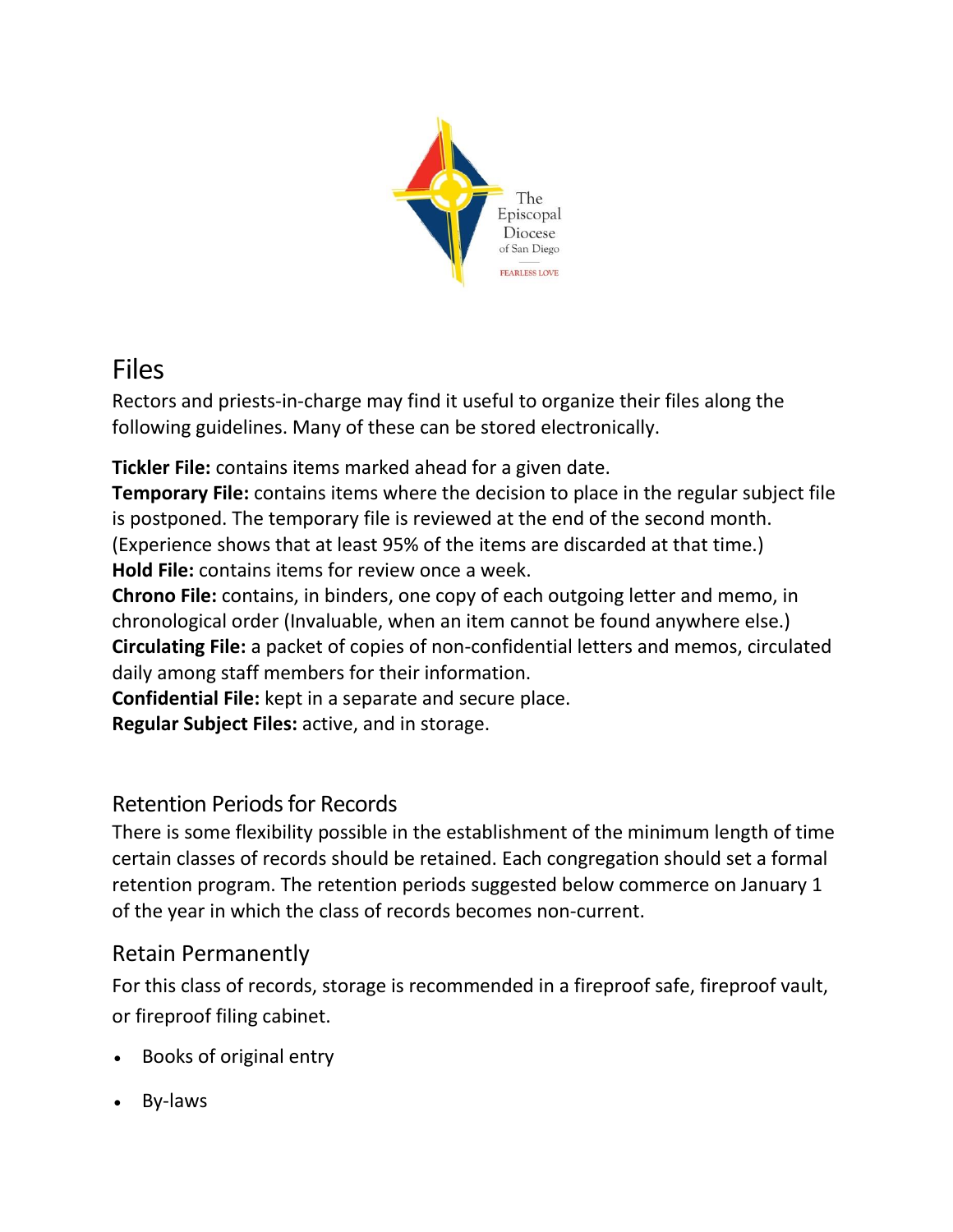- Cash receipts records
- Certificates of incorporation
- Certified financial statements
- Charter
- Check disbursement records
- Constitution
- Deeds
- Documents establishing endowments
- Easements
- Insurance policies
- Minutes, including resolutions, of vestry or bishop's committee meetings
- Pension/retirement plan records, including deduction authorizations
- Plans
- Property
- Purchases
- Sales
- Specifications
- Title papers

#### Retain 10 Years

- After Cancellation/Termination:
	- o Agreements
	- o Contracts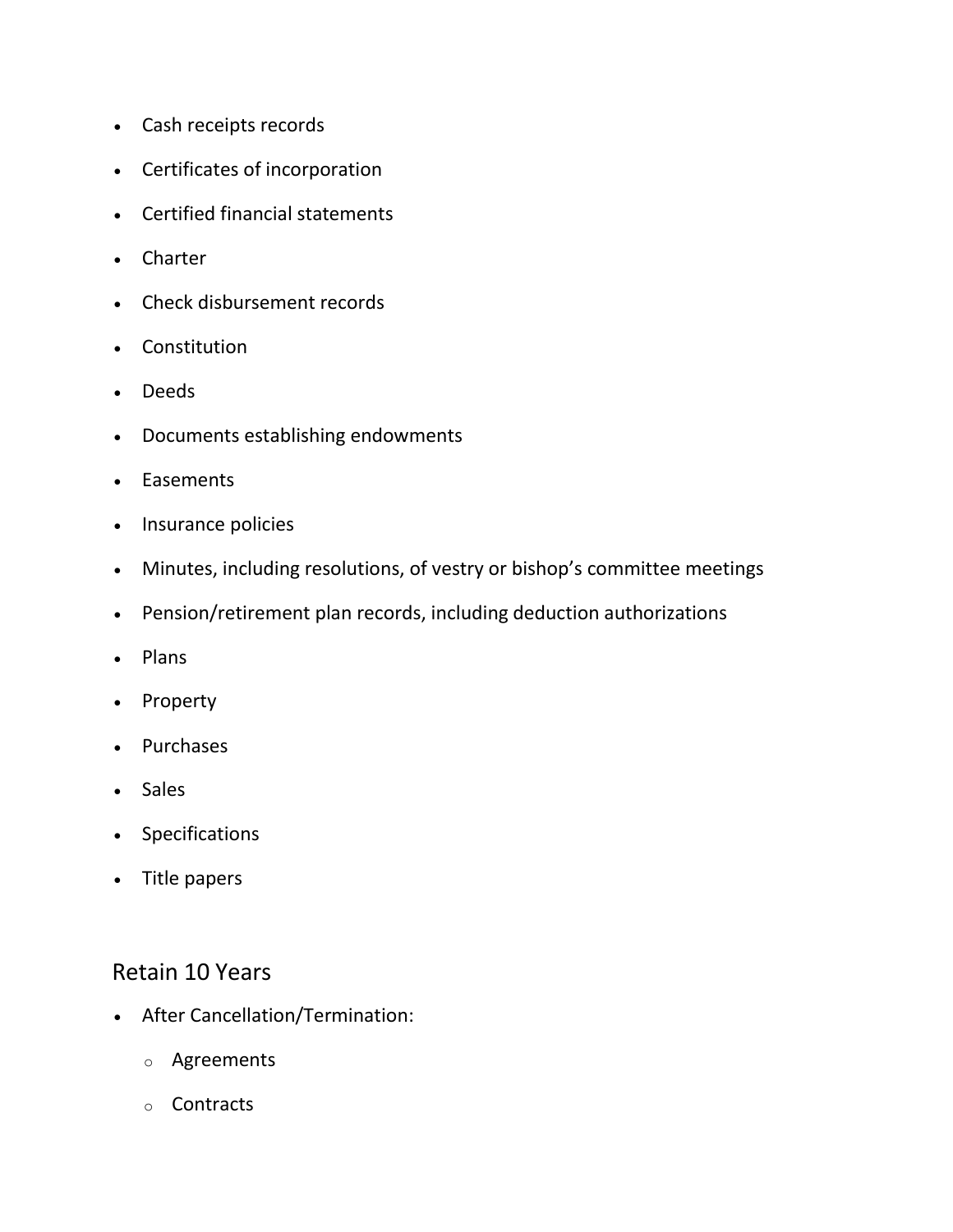- Voucher registers
- Workers' Compensation reports

#### Retain 7 Years

- Accident reports.
- Brokerage slips for securities.
- Building repair records.
- Cancelled notes.
- After termination:
	- o Individual employee earnings records
	- o Employee applications
	- o Payments and reports to all levels of Government, including for taxes
	- o Employee contracts
	- o Employee service records
- Purchase invoices
- Group insurance records
- Uncollectible accounts records
- Individual employee personnel files
- W-2 forms
- Salary and wage rate changes
- Unemployment claims
- Withholding exemption certificates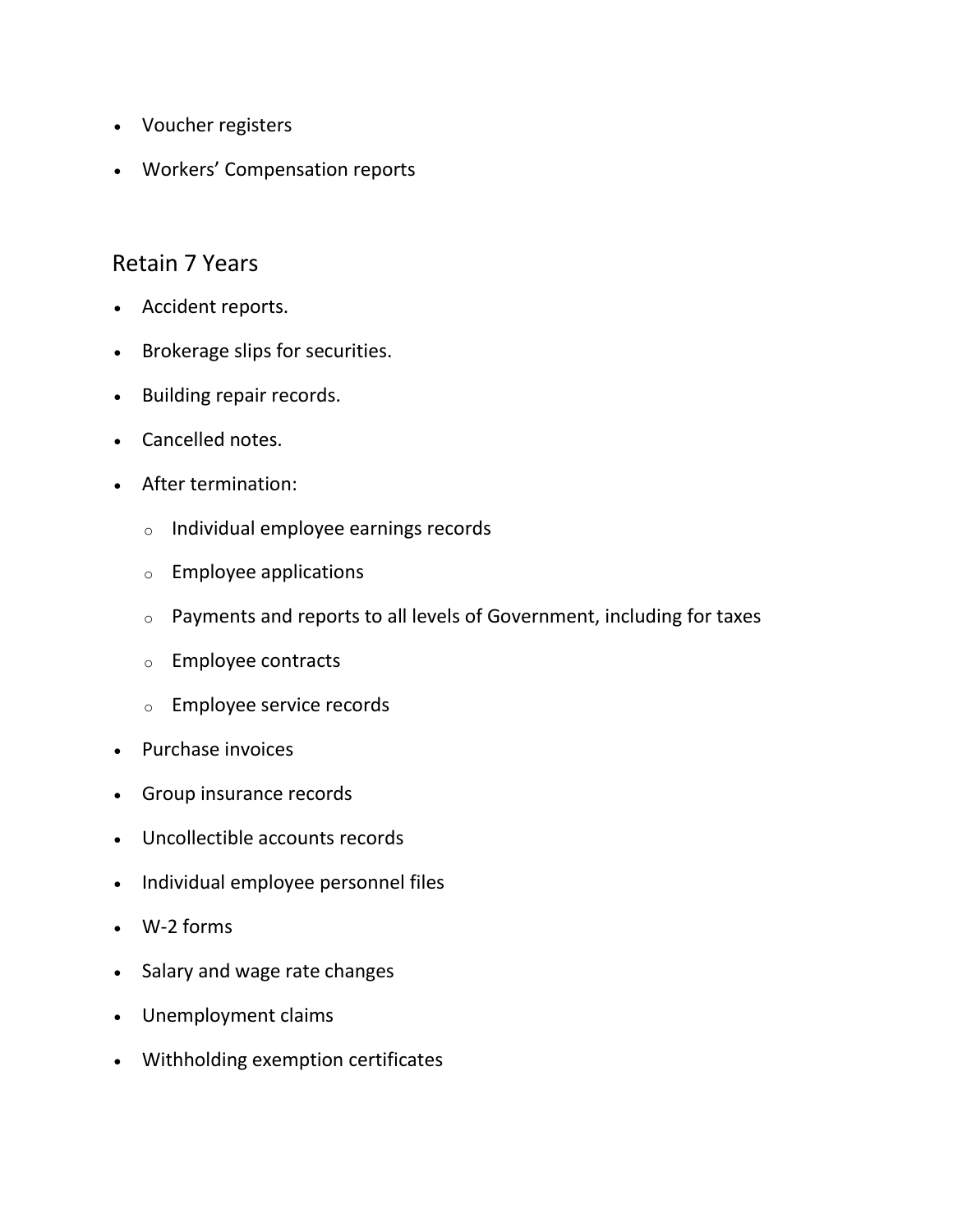## Retain 6 Years

- Disability records
- After expiration/cancellation:
	- o Fire damage reports
	- o Leases
	- o Sick benefit records
- After expiration/termination:
	- $\circ$  Contracts with vendors
	- o Mortgages

#### Retain 5 Years

Records of pledges.

#### Retain 4 Years

- Accounts payable:
	- o Employee expense reports
	- o Invoices
	- o Old Age Benefit reports
	- o Credits
	- o Payroll registers, gross and net
	- o Cancelled voucher checks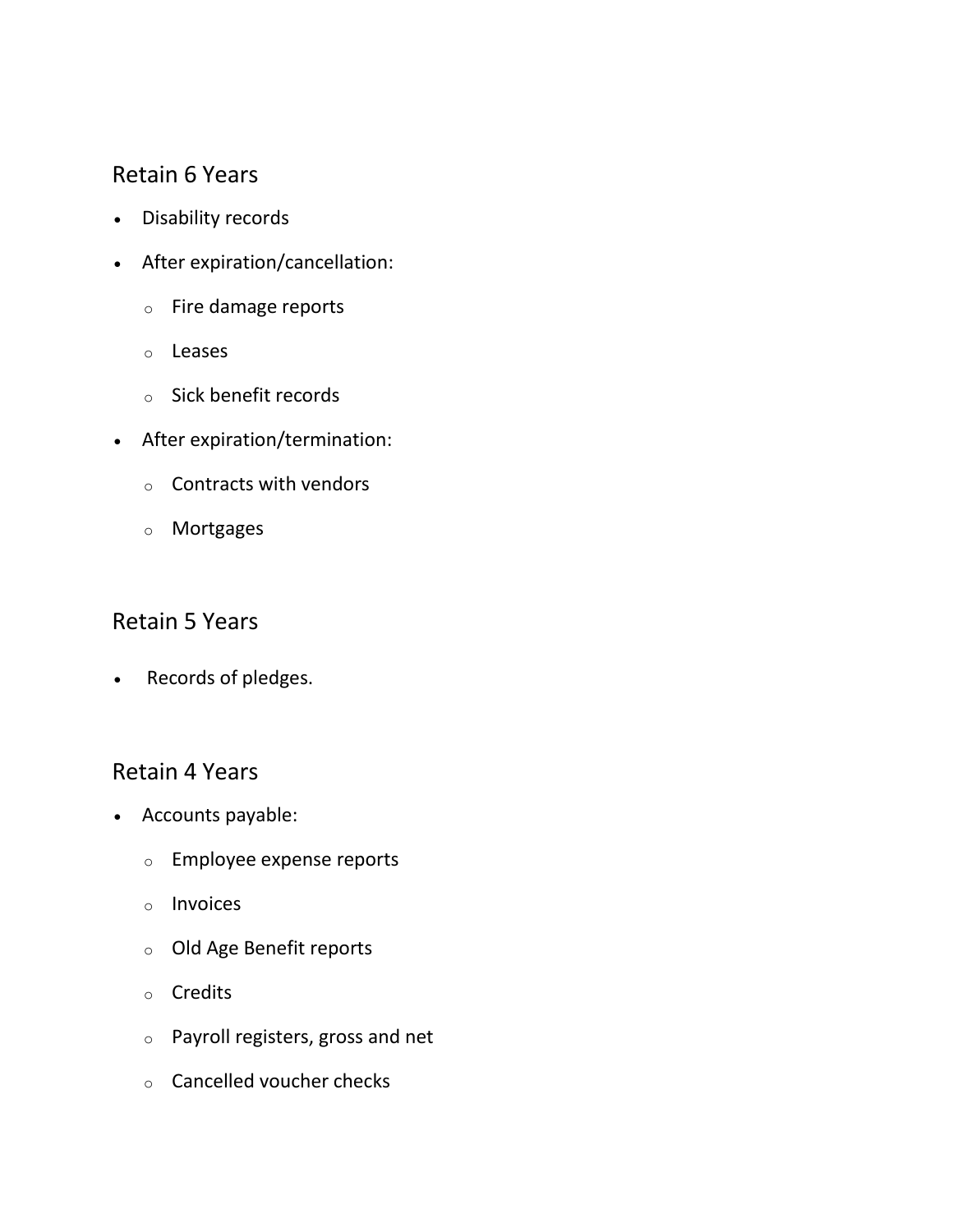- o Purchase orders, filled and unfilled
- o Drafts paid

### Retain 3 Years

- After expiration:
	- o Expenditure appropriations
	- o Equipment repair records
	- o Expenditure authorizations
	- o Surety bonds
	- o Monthly financial statements
- After termination:
	- o Petty cash records
	- o Fidelity bonds of employees
	- o Receiving reports

## Retain 2 Years

- Bank statements
- Void checks
- Bank reconciliations
- After settlement/termination:
	- o Budgets
	- o Assignments of payroll